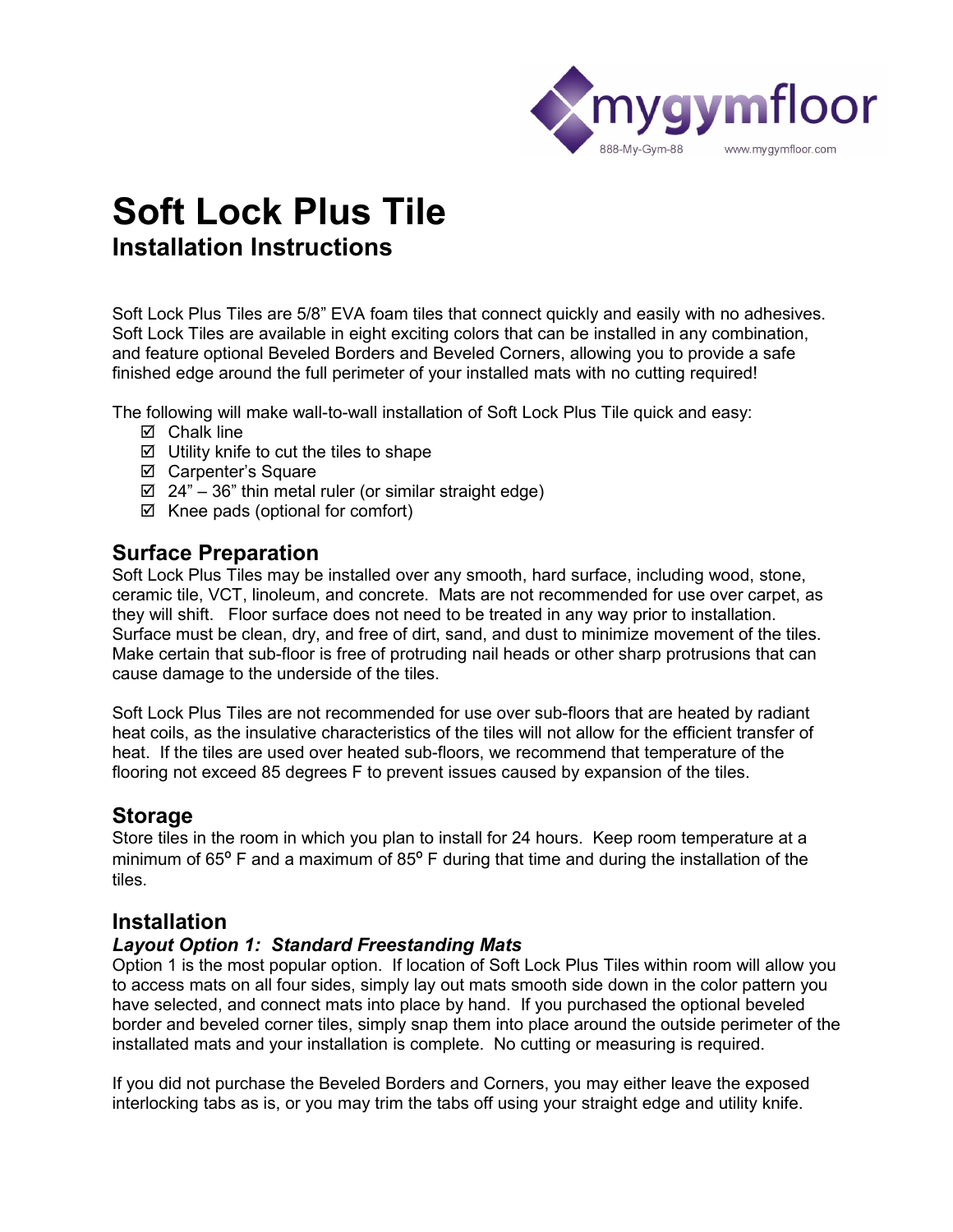## *Layout Option 2: Wall to Wall*  **LAYING OUT THE FLOOR**

Find the center of the room by snapping a chalk line in the middle of the width and the middle of the length of the floor. Where these two lines intersect is the exact middle of your floor. This will be your starting point as you begin to lay your tile.

Check to make sure your chalk lines are square with a carpenter's square. Lay the carpenter's square up against the lines to see if they track the same way as the carpenter's square. If you find they don't, just mark the proper lines with a pencil, wipe up your old chalk lines and re-snap a new one indicating the correct line.

Start laying the tiles by placing the tiles smooth side down in an L fashion using your chalk lines as a guide. Once you've laid out both Ls, you will be able to see if you're centered or if you need to adjust the tiles. If so, snap new chalk lines and repeat.

Once you're sure of the placement, put down the first tile in the center of the floor, so that it's square with your chalk lines. Then, continue moving toward the walls in the same L shape. Move into each quadrant first by creating the L shape and then by filling in the pyramid from the center out, installing all full tiles in this manner. This will help keep things square.

### **CUTTING THE TILES**

Tiles may be easily cut to any size with a standard utility knife and a thin, metal straight edge. In order to create an easy template for trimming tiles into place along the walls, you'll need two pieces of flooring and your utility knife. Place one directly on top of the last one laid, closest to the wall. Then take the second one and place it up against the wall so that it overlaps onto the first. Allow recommended expansion gap at walls to allow for expansion and contraction of the tile. *(See Expansion Guide Table below.)* At this point you'll need to mark where the tiles overlap onto the first tile and then cut it with your knife.

For border pieces that are more difficult because of their size or shape, cut a piece of cardboard and use it as a template of how the tile should fit. Transfer that shape to your tile and cut it out and place onto the floor.

# **Expansion Guide Table**

Tiles will expand and contract based upon changes in temperature and humidity. When installing tiles is wall-to-wall applications, an expansion gap must be left between the tiles and the walls to allow for the normal dimensional changes of the free-floating tiles.

| <b>Room Width</b> | <b>Expansion Gap</b> |
|-------------------|----------------------|
| Up to $16'$       | $\frac{1}{a}$        |
| 16' to 24"        | 3/8"                 |
| 24' to 32'        | $\frac{1}{2}$        |
| $32'$ to 40'      | 5/8"                 |
| 40' to 48         |                      |

As a general rule, you will require a *total* expansion of 1/32" per foot of room width. This gap is easily covered with simple floor moldings installed to allow for easy expansion.